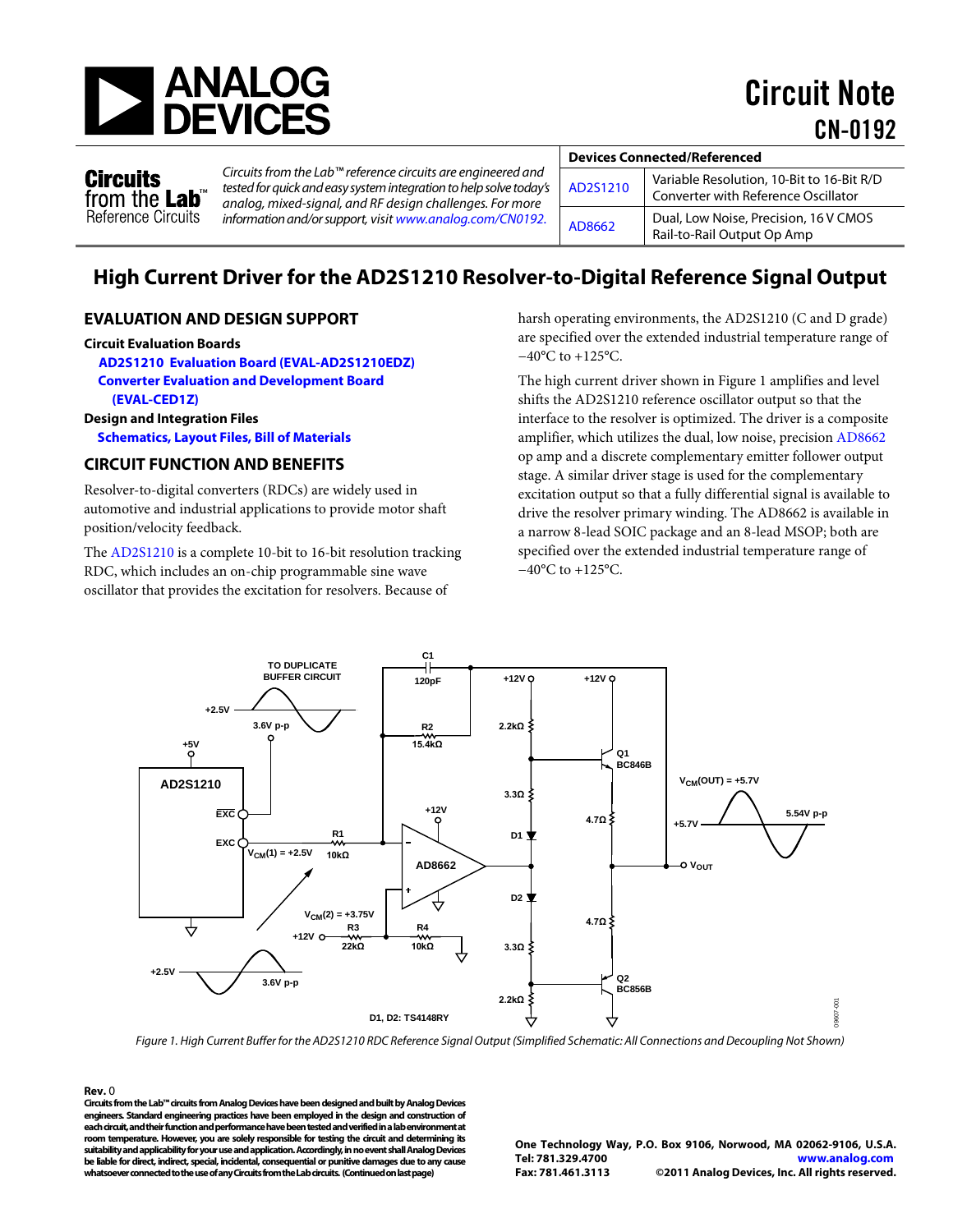RDCs are used with rotary sensors in order to detect position and rotation speed of a shaft of a motor. In these applications, a resolver is excited with the sine wave reference signal. The resolver excitation reference signal present on the primary winding is transformed into two sinusoidal, differential output signals: the sine and cosine. Amplitudes of the sine and cosine signals depend on the actual resolver position, transformation ratio of the resolver, and the excitation signal amplitude.

The RDC simultaneously samples both input signals in order to provide digitized data to the digital engine, known as Type II tracking loop. The Type II tracking loop is responsible for the position and velocity calculations. A typical application circuit is shown in Figure 2.



*Figure 2. AD2S1210 RDC Typical Application Circuit* 

Due to resolver input signal requirements, the excitation buffer must provide a single-ended current of up to 200 mA. The buffer circuit shown in Figure 1 also provides gain to the AD2S1210 excitation output signal, as well as current drive capability. This circuit note describes the performance requirements and the recommended excitation buffer topology.

A typical resolver has an input resistance in range of 100  $\Omega$  to 200 Ω, and the primary coil should be excited with  $7$  V rms.

The converter accepts input signals in range of 3.15 V p-p ±27%. The frequency range of the AD2S1210 is specified from 2 kHz to 20 kHz. A Type II tracking loop is employed to track the inputs and convert the input sine and cosine information into a digital representation of the input angle and velocity. The maximum tracking rate of the device is specified at 3,125 rps.

At 16-bit resolution, the position output has accuracy error specification of ±5.3 arc min maximum.

## **CIRCUIT DESCRIPTION**

The AD2S1210 operates on the 5 V supply, and the output buffer circuit requires a 12 V supply in order to provide the required differential signal amplitude to the resolver.

Figure 1 shows the schematic for the AD2S1210, AD8662 and associated circuitry which includes a push-pull output stage. The push-pull output stage is able to deliver the required power to a resolver. One advantage of this circuit is that there is only a small amount of quiescent current required in the output transistors when there is no signal present.

The excitation output of the AD2S1210 typically delivers a 3.6 V p-p sinusoidal signal on the EXC and EXC outputs. This results in a 7.2 V p-p differential signal.

The typical transformation ratio of an automotive resolver is 0.286. Therefore, if a unity-gain buffer is used in conjunction with the AD2S1210, the amplitude of the resolver outputs will be approximately 2 V p-p differential. Such a signal has insufficient amplitude to meet the AD2S1210 input amplitude specification. Ideally, the sine and cosine inputs should have amplitude of 3.15 V p-p differential; hence, the buffer stage should provide a gain of approximately 1.5.

The gain of the excitation buffer shown in Figure 1 is set by resistors R1 and R2. During the circuit tests, the R1 and R2 resistors had a value of 10 kΩ and 15.4 kΩ, respectively, corresponding to a gain of 1.54.

Resistors R3 and R4 set the common-mode voltage of the amplifier to  $VCM(2) = +3.75$  V. The common-mode voltage of the excitation outputs is  $VCM(1) = +2.5 V$  (mid-supply). This translates into the buffer output common-mode voltage of approximately  $VCM(OUT) = +5.7 V$  (approximately one-half the  $+12$  V supply).

The 2.2 k $\Omega$  resistors supply the bias current for the diodes D1, D2 at the input of the push-pull circuit and establish the quiescent current in this leg. The voltages across D1 and Q1 (VBE) should match, as should D2 and T2 (VBE). The voltages across 3.3 Ω resistor and 4.7 Ω resistor should also match.

The AD8662 op amp was chosen to meet driver requirements for the push-pull output stage. Because resolvers and RDC converters are often used in harsh environments, extended temperature range parts (−40°C to +125°C) are usually required. The op amp should offer bandwidth greater than 2 MHz, with the input offset specification less than 1 mV. Care should be taken to not introduce distortion to the signal near 0 V differential because this distortion may not be filtered out by the resolver itself. This is ensured by setting the bias of the output transistors so that at the zero crossing there is sufficient current to maintain linearity.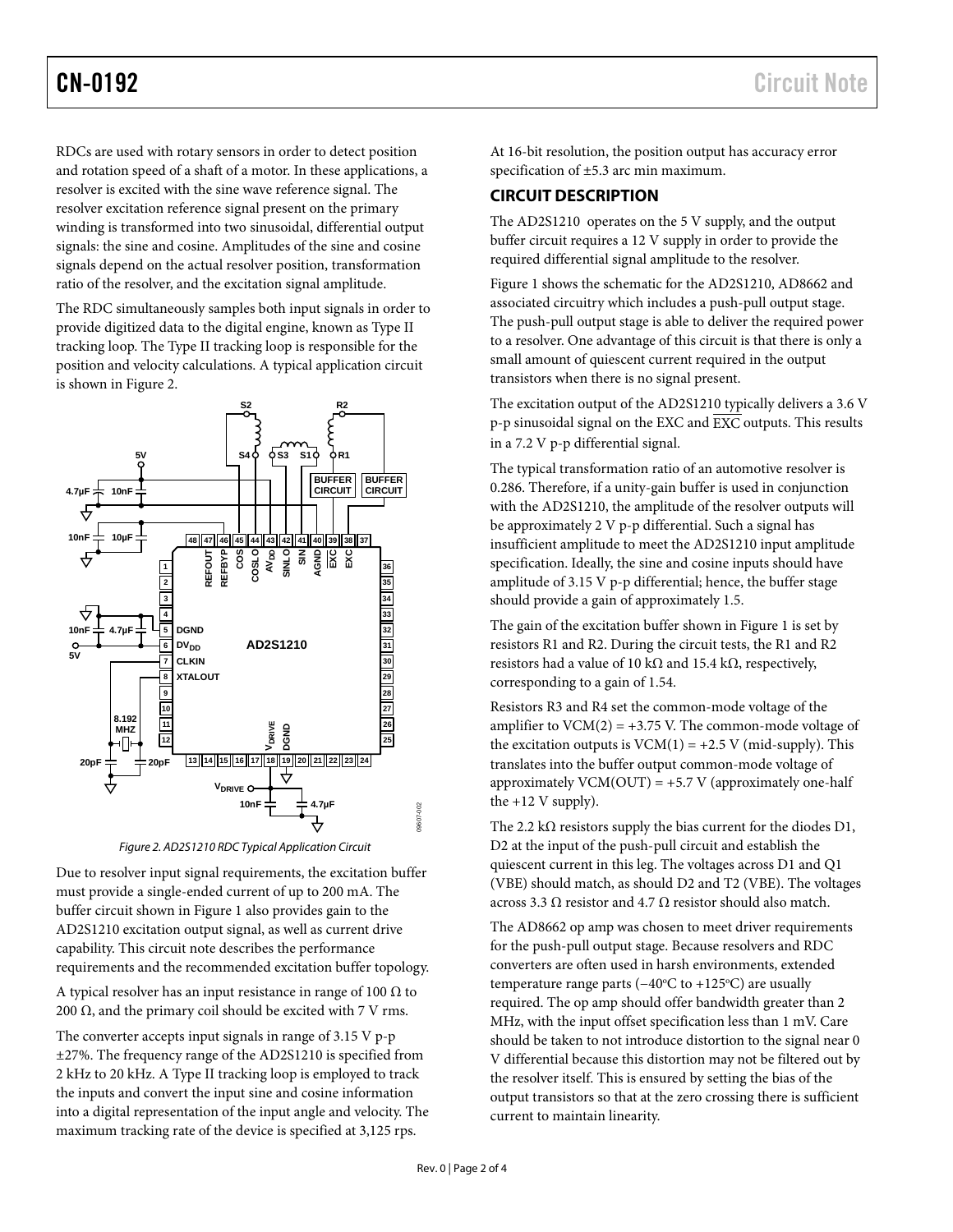# Circuit Note **CN-0192**

Because the selected topology can operate on a single supply, the op amp selected for the buffer should also be able to operate with the single supply rail. The AD8662 operates on a single supply of  $+5$  V to  $+16$  V and has rail-to-rail outputs, making it an ideal choice.

Capacitor C1 in parallel with resistor R2 forms a low pass filter to filter out any noise that may exist on the EXC and EXC outputs. Care should be taken when selecting the cutoff frequency of this filter to ensure that phase shift of the carrier caused by the filter does not exceed the phase lock range of the AD2S1210. It should be noted that the C1 capacitor is not obligatory because the resolver can filter out high frequency components from the AD2S1210 excitation output.

It should be noted that during the circuit verification process the outputs of the resolver were directly connected to the AD2S1210 inputs. Often in customer applications, additional scaling resistors and/or passive RC filters are used. Additional passive components in front of the AD2S1210 device are acceptable; however, care should be taken to not exceed the maximum phase lock range of the AD2S1210 as specified in the data sheet. External passive components may result in amplitude mismatch error between the channels, which is directly translated into position error. For this reason it is recommended that at least 1% tolerance resistors and 5% tolerance capacitors be used in the signal path.

Figure 3 shows 12-bit angular accuracy histogram of codes captured at a 70° angle. A 16-bit angular accuracy histogram of codes is presented in Figure 4. Figure 5 shows the velocity output histogram of codes at the rotation rate of 100 rps at 16-bit resolution setting.



*Figure 3. 12-Bit Angular Accuracy Histogram of Codes, 70° Angle, 10,000 Samples*



*Figure 4. 16-Bit Angular Accuracy Histogram of Codes, 70° Angle, 10,000 Samples*



*Figure 5. 16-Bit Velocity Output Histogram of Codes,100 rps, 10,000 Samples*

As can be seen, evaluation results of the AD2S1210 device used in conjunction with presented excitation buffer circuitry achieve analog accuracy and velocity accuracy specified in the product data sheet.

Values of the components surrounding the AD2S1210 and AD8662 can be modified to meet specific requirements of the application and sensor. For example, by modifying resistor values, the user may scale bias voltage, amplitude, and maximum drive capability on the output of the buffer circuitry.